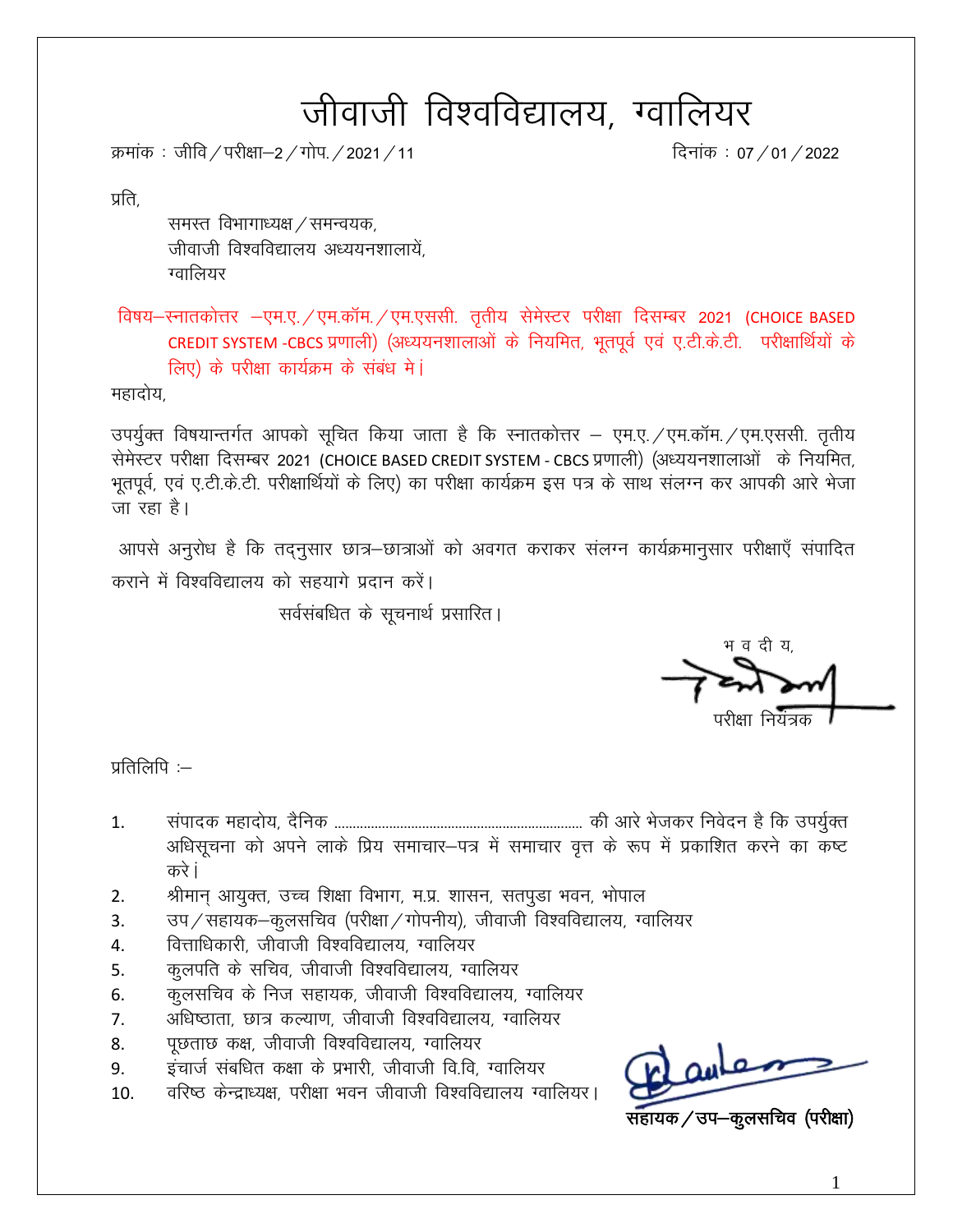# **J I W A J I U N I V E R S I T Y, G W A L I O R**

**Time Table Of** 

**M.A./M.Com./M.Sc. Third Semester Exam Dec. 2021 (CHOICE BASED CREDIT SYSTEM-CBCS)**

**(For SOS Regular/ATKT & Ex-Students)**

# **Examination Time : 12:00 Noon to 03:00 P.M.**

# **Total Time : 11:00 A.M. To 04:00 P.M**

(For SOS/ - ATKT-Student Only)

| Date       | Day           | <b>Paper Code</b> | <b>Subject Name</b>                |
|------------|---------------|-------------------|------------------------------------|
| 20-01-2022 | Thursday      | Paper-301         | आधुनिक हिन्दी काव्य और उसका इतिहास |
| 21-01-2022 | <b>Friday</b> | Paper-302         | भाषा विज्ञान एवं हिन्दी भाषा       |
| 22-01-2022 | Saturday      | Paper-303         | हिन्दी साहित्य का इतिहास           |
| 24-01-2022 | <b>Monday</b> | Paper-304         | <mark>'प्रयोजन मूलक हिन्दी</mark>  |

**M.A. (English) Third Semester** (For SOS/ – Regular/ATKT/ Ex-student Only)

| Date       | Day           | Paper Code | <b>Subject Name</b>                     |
|------------|---------------|------------|-----------------------------------------|
| 20-01-2022 | Thursday      | Paper-301  | <b>CRITICAL THEORY</b>                  |
| 21-01-2022 | Friday        | Paper-302  | <b>ENGLISH LANGUAGE</b>                 |
| 22-01-2022 | Saturday      |            | Paper-303 (A) INDIAN WRITING IN ENGLISH |
| 24-01-2022 | <b>Monday</b> |            | Paper-304 (A) AMERICAN LITERATURE       |

#### **M.A. (Sanskrit) Third Semester** (For SOS/ – Regular/ATKT/Ex-student Only)

| Date       | Day             | <b>Paper Code</b> | <b>Subject Name</b>                             |
|------------|-----------------|-------------------|-------------------------------------------------|
| 20-01-2022 | <b>Thursday</b> | Paper-301         | साहित्य<br>शास्त्र                              |
| 21-01-2022 | <b>Friday</b>   | Paper-302         | वाहृमय एवं आधुनिक विश्व<br>सस्कृत               |
| 22-01-2022 | Saturday        | Paper-303         | काव्यशास्त्र                                    |
| 24-01-2022 | <b>Monday</b>   | Paper-304         | वाह्रमय एवं आधुनिक विश्व नाट्यशास्त्र<br>सस्कृत |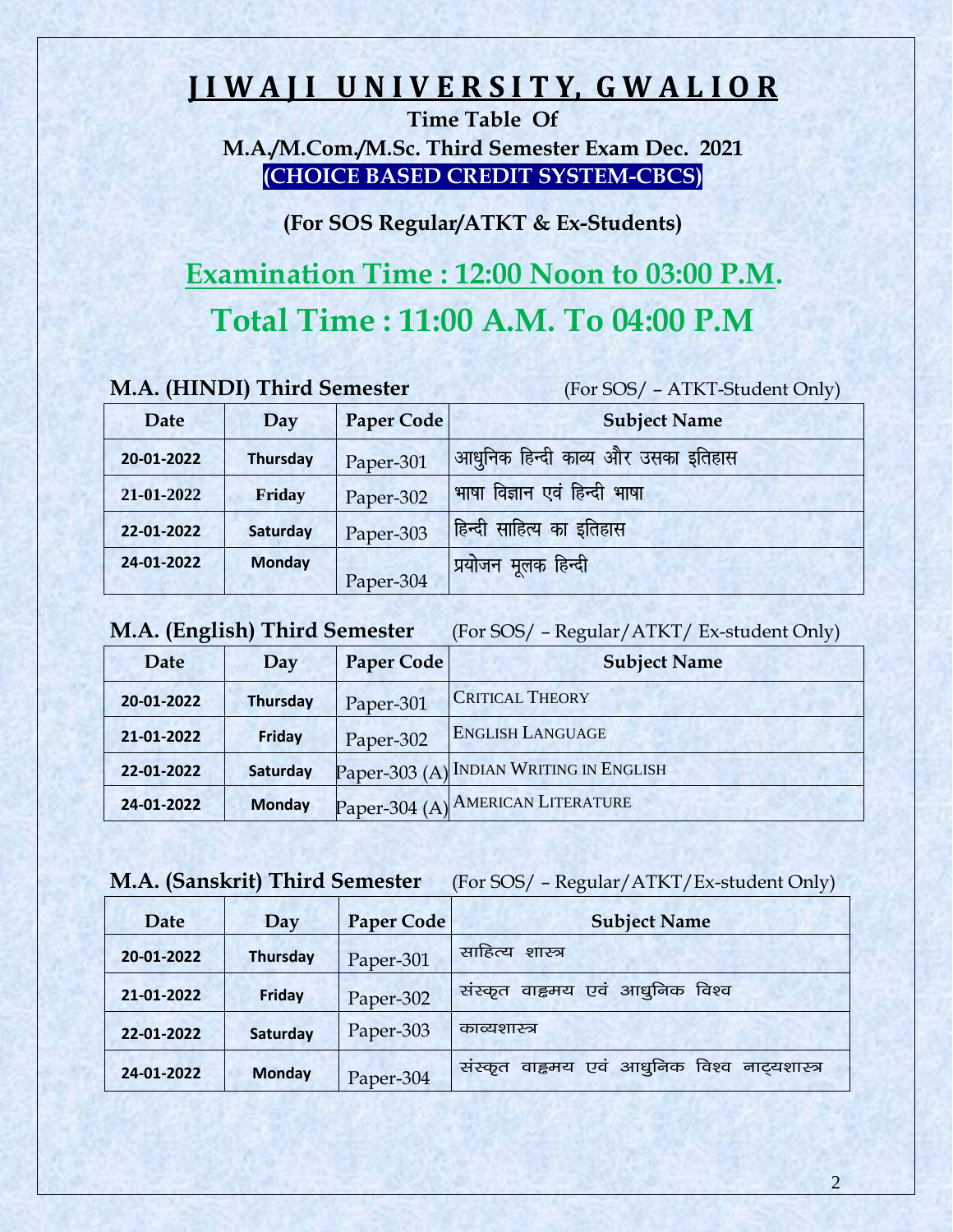#### **M.A. (Extension Education & Social Work) Third Semester (For SOS/ – Regular/ATKT/Ex-student Only)**

| Date<br>Day |                 | <b>Paper Code</b> | <b>Subject Name</b>                             |  |
|-------------|-----------------|-------------------|-------------------------------------------------|--|
| 11-01-2022  | <b>Tuesday</b>  | Paper-301         | <b>SOCIAL RESEARCH METHODS &amp; STATISTICS</b> |  |
| 12-01-2022  | Wednesday       | Paper-302         | <b>WORK WITH GROUP &amp; COMMUNITIES</b>        |  |
|             | <b>Thursday</b> | Paper-303 $(A)$   | <b>LABOR WELFARE &amp; INDUSTRIAL SW</b>        |  |
| 13-01-2022  |                 | Paper-303 $(B)$   | NGO MANAGEMENT & SOCIAL DEVELOPMENT             |  |
| 14-01-2022  | Friday n        | Paper-304 $(A)$   | <b>WOMEN STUDIES</b>                            |  |
|             |                 | Paper-304 $(B)$   | <b>VALUE EDUCATION &amp; HUMAN RIGHTS</b>       |  |

# **M.A. (Political Science) Third Semester**

| $(101 \text{ OO})$ – Regular/ATRT/Ex-student Only |                     |                 |                                                                               |  |  |
|---------------------------------------------------|---------------------|-----------------|-------------------------------------------------------------------------------|--|--|
| <b>Paper Code</b><br>Date<br>Day                  |                     |                 | <b>Subject Name</b>                                                           |  |  |
| <b>Thursday</b><br>20-01-2022                     |                     | Paper-301       | POLITICAL PHILOSOPHY III : MODERN INDIAN<br><b>POLITICAL THOUGHT</b>          |  |  |
| 21-01-2022                                        | Friday<br>Paper-302 |                 | INDIAN POLITICS III : STATE POLITICS IN INDIA.                                |  |  |
| 22-01-2022                                        | Saturday            | Paper-303       | <b>GANDHIAN POLITICAL PHILOSOPHY AND ACTION</b>                               |  |  |
|                                                   |                     |                 | ** OPTIONAL PAPER**                                                           |  |  |
| 24-01-2022                                        | <b>Monday</b>       | Paper-304 (A)   | PANCHAYATI RAJ & RURAL DEVELOPMENT<br>ADMINISTRATION WITH DUE REFERENCE TO MP |  |  |
|                                                   |                     | Paper-304 $(B)$ | <b>ADMINISTRATIVE THINKERS</b>                                                |  |  |

#### **(For SOS/ – Regular/ATKT/Ex-student Only)**

# **M.A. (Economics) Third Semester**

| Date       | Day             | <b>Paper Code</b> | <b>Subject Name</b>                        |  |
|------------|-----------------|-------------------|--------------------------------------------|--|
| 20-01-2022 | <b>Thursday</b> | Paper-301         | <b>ECONOMICS OF GROWTH AND DEVELOPMENT</b> |  |
| 21-01-2022 | Friday          | Paper-302         | <b>ECONOMICS OF INDUSTRIES</b>             |  |
| 22-01-2022 | Saturday        | <b>PAPER-303</b>  | <b>ENVIRONMENTAL ECONOMICS</b>             |  |
| 24-01-2022 | <b>Monday</b>   | Paper-304 $(D)$   | <b>AGRICULTURE ECONOMICS - I</b>           |  |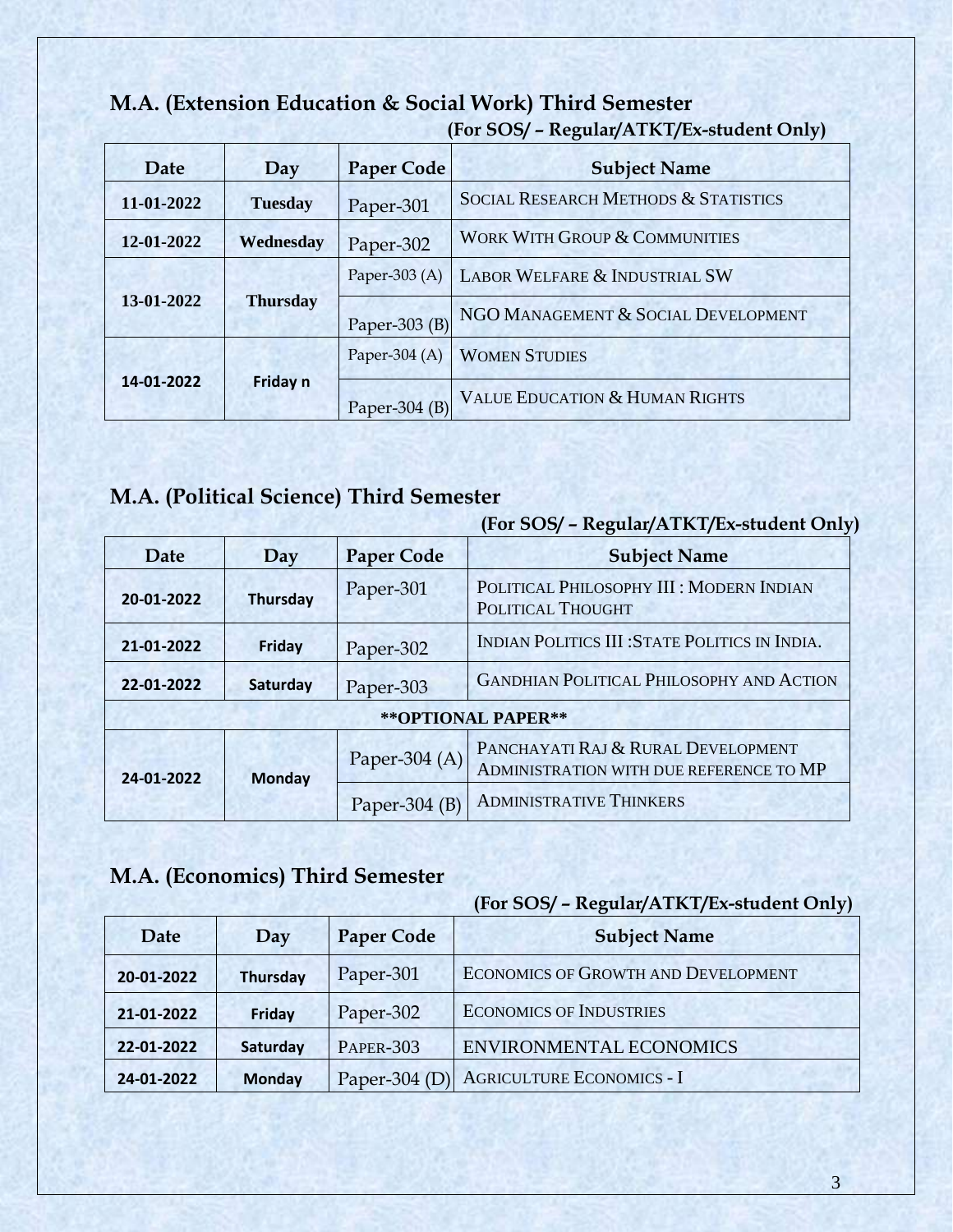# **M.A. (History) Third Semester**

|                        | (For SOS/ - Regular/ATKT/Ex-student Only) |                                          |                                                                                 |  |  |
|------------------------|-------------------------------------------|------------------------------------------|---------------------------------------------------------------------------------|--|--|
| Date                   | Day                                       | <b>Paper Code</b><br><b>Subject Name</b> |                                                                                 |  |  |
| 20-01-2022             | <b>Thursday</b>                           | Paper-301                                | 20 <sup>TH</sup> CENTURY WORLD (1900 TO 1945 AD)                                |  |  |
| 21-01-2022             | Paper-302<br><b>Friday</b>                |                                          | HISTORY OF MODERN INDIA (1858 TO 1917 AD)                                       |  |  |
| Saturday<br>22-01-2022 |                                           | Paper-303                                | <b>ELECTIVE GENERIC - CULTURAL HISTORY OF</b><br>MODERN INDIA (1740 TO 1858 AD) |  |  |
|                        | <b>Monday</b>                             | Paper-304 $(A)$                          | HISTORY OF INDIA FROM 6 <sup>TH</sup> CENT. B.C. TO 650<br>$AD-I$               |  |  |
| 24-01-2022             |                                           | Paper-304 $(B)$                          | HISTORY OF MEDIEVAL INDIA (1526 TO 1605 AD)<br>$-I$                             |  |  |
|                        |                                           | Paper-304 $(C)$                          | HISTORY OF MODERN INDIA(1917 TO 1947 AD) - I                                    |  |  |
|                        |                                           | Paper-304 $(D)$                          | HISTORY OF MODERN INDIA(1805 TO 1857 AD)-I                                      |  |  |

# **M.A. (Jyotirvigyan) Third Semester**

#### **(For SOS/ – Regular/ATKT/Ex-student Only)**

| Date       | Day             | <b>Paper Code</b> | <b>Subject Name</b>     |
|------------|-----------------|-------------------|-------------------------|
| 20-01-2022 | <b>Thursday</b> | Paper-301         | ज्योतिष–द्वितीय<br>होरा |
| 21-01-2022 | Friday          | Paper-302         | संहिता<br>विज्ञान       |
| 22-01-2022 | Saturday        | Paper-303         | मेडीकल<br>एस्ट्रोलॉजी   |
| 24-01-2022 | <b>Monday</b>   | Paper-304         | ज्योतिष<br>वाणिज्य      |

**M.A. (Yoga) Third Semester** (For SOS/ – Regular/ATKT/ Ex-student Only)

| Date       | Day             | Paper Code      | <b>Subject Name</b>                        |
|------------|-----------------|-----------------|--------------------------------------------|
| 20-01-2022 | <b>Thursday</b> | <b>MAYG 301</b> | Yoga and Health                            |
| 21-01-2022 | Friday          | <b>MAYG 302</b> | <b>Research Methodology and Statistics</b> |
| 22-01-2022 | Saturday        | <b>MAYG 303</b> | <b>General Psychology</b>                  |
| 24-01-2022 | <b>Monday</b>   | <b>MAYG 304</b> | <b>Indian Philosophy</b>                   |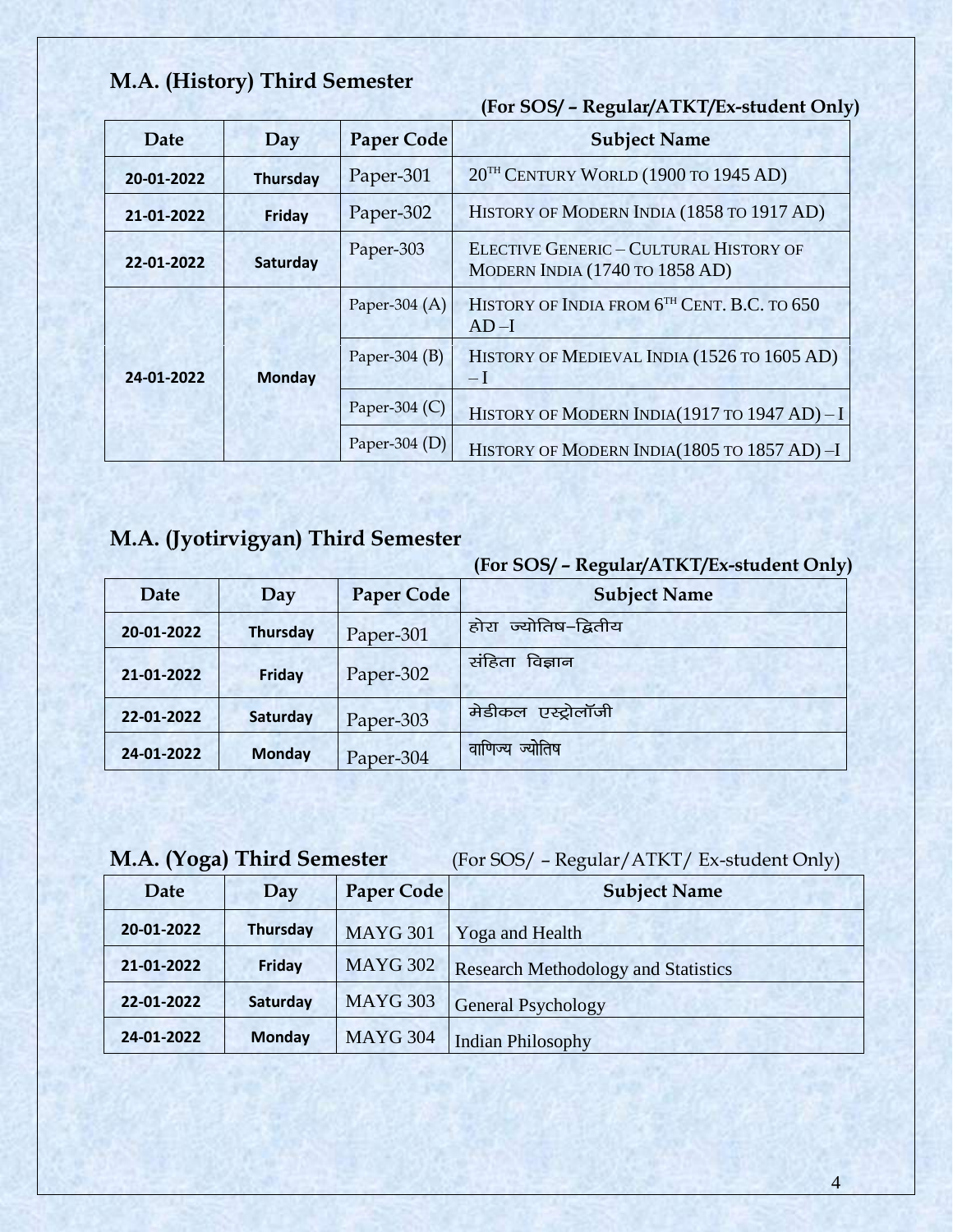# **M.A. (A.I.H.C. & Archeology) Third Semester**

| <b>Date</b> | Day             | <b>Paper Code</b> | <b>Subject Name</b>                                   |
|-------------|-----------------|-------------------|-------------------------------------------------------|
| 20-01-2022  | <b>Thursday</b> | Paper-301         | PREHISTORIC INDIA                                     |
| 21-01-2022  | Friday          | Paper-302         | PRINCIPLES AND METHODS OF FIELD<br><b>ARCHAEOLOGY</b> |
| 22-01-2022  | Saturday        | Paper-303         | HISTORY OF STUPA AND ROCK CUT ARCHITECTURE            |
| 24-01-2022  | <b>Monday</b>   | Paper-304         | HISTORY OF INDIAN SCULPTURES AND PAINTINGS            |
| 25-01-2022  | <b>Tuesday</b>  | Paper-305         | <b>SCIENCE AND TECHNOLOGY IN ANCIENT INDIA</b>        |

#### **(For SOS/ – Regular/ATKT/Ex-student Only)**

# **M.A. (Public Administration) Third Semester**

| (For SOS/ - Regular/ATKT/Ex-student Only) |  |
|-------------------------------------------|--|
|                                           |  |

| Date                | Day             | <b>Paper Code</b> | <b>Subject Name</b>                  |  |
|---------------------|-----------------|-------------------|--------------------------------------|--|
| 20-01-2022          | <b>Thursday</b> | Paper-301         | PUBLIC ADMINISTRATION IN INDIA       |  |
| 21-01-2022          | Friday          | Paper-302         | <b>ADMINISTRATIVE THOUGHT</b>        |  |
| 22-01-2022          | Saturday        | Paper-303 $(A)$   | <b>SOCIAL WELFARE ADMINISTRATION</b> |  |
| ** OPTIONAL PAPER** |                 |                   |                                      |  |
| 24-01-2022          | <b>Monday</b>   | Paper-304 $(A)$   | RURAL DEVELOPMENT ADMINISTRATION     |  |
|                     |                 | Paper- $304(B)$   | HUMAN RESOURCE MANAGEMENT            |  |

# **M.Com. (Third Semester)**

| Date       | Day             | <b>Paper Code</b> | <b>Subject Name</b>                |
|------------|-----------------|-------------------|------------------------------------|
| 20-01-2022 | <b>Thursday</b> | Paper-301         | <b>MARKETING MANAGEMENT</b>        |
| 21-01-2022 | Friday          | Paper-302         | <b>INDIAN FINANCIAL SYSTEM</b>     |
| 22-01-2022 | Saturday        | Paper-303 $(B)$   | <b>CONSUMER BEHAVIOR</b>           |
| 24-01-2022 | <b>Monday</b>   | Paper-304 $(D)$   | <b>INCOME TAX LAW AND PRACTICE</b> |
| 25-01-2022 | <b>Tuesday</b>  | Paper-304 $(D)$   | <b>PUBLIC FINANCE</b>              |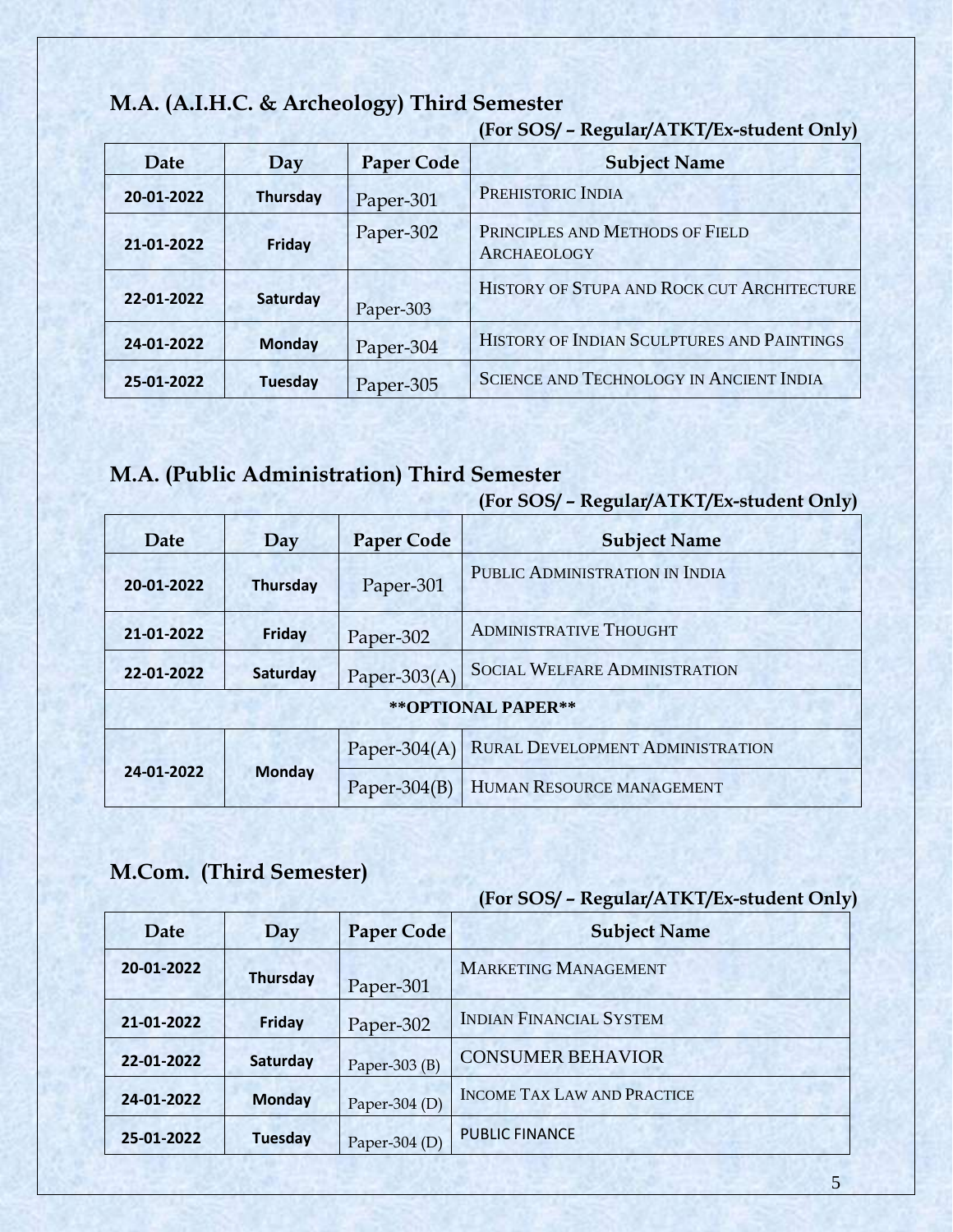# **M.Sc. (Mathematics) Third Semester**

#### **(For SOS/ - Regular/ ATKT/Ex-student Only)**

| Date       | Day             | <b>Paper Code</b> | <b>Subject Name</b>                                             |
|------------|-----------------|-------------------|-----------------------------------------------------------------|
| 20-01-2022 | <b>Thursday</b> | Paper-301         | <b>FUNCTIONAL ANALYSIS</b>                                      |
| 21-01-2022 | Friday          | Paper-302         | <b>INTEGRAL EQUATIONS AND BOUNDARY VALUE</b><br><b>PROBLEMS</b> |
| 22-01-2022 | Saturday        | Paper-303         | <b>OPERATIONS RESEARCH</b>                                      |
| 24-01-2022 | <b>Monday</b>   | Paper-304         | <b>MATHEMATICAL BIOLOGY</b>                                     |
|            |                 | Paper-304         | <b>ADVANCED NUMERICAL METHODS</b>                               |

# **M.Sc. (Botany) Third Semester**

#### **(For SOS/ – Regular/ATKT/Ex-student Only)**

| Date       | Day             | <b>Paper Code</b> | <b>Subject Name</b>                                                                |
|------------|-----------------|-------------------|------------------------------------------------------------------------------------|
| 20-01-2022 | <b>Thursday</b> | Paper-301         | ANGIOSPERM MORPHOLOGY & TAXONOMY                                                   |
| 21-01-2022 | Friday          | Paper-302         | ECOLOGY-II SYNECOLOGY, ECOSYSTEMATOLOGY &<br>PHYTOGEOGRAPHY                        |
| 22-01-2022 | Saturday        | Paper-303         | PLANT BIOTECHNOLOGY: IN VITRO CULTURE,<br><b>GENETIC ENGINEERING AND IPR ISSUE</b> |
| 24-01-2022 | <b>Monday</b>   | Paper-304 $(A)$   | ETHNOBOTANY AND ISOLATION OF NATURAL<br><b>PRODUCTS</b>                            |
|            |                 | Paper- $304(B)$   | POLLUTION ECOLOGY                                                                  |

# **M.Sc. (Chemistry) Third Semester**

| Date       | Day             | <b>Paper Code</b> | <b>Subject Name</b>                                  |
|------------|-----------------|-------------------|------------------------------------------------------|
| 20-01-2022 | <b>Thursday</b> | Paper-301         | APPLICATION OF SPECTROSCOPY (INORGANIC<br>CHEMISTRY) |
| 21-01-2022 | Friday          | Paper-302         | PHOTO CHEMISTRY                                      |
| 22-01-2022 | Saturday        | Paper-303         | <b>ANALYTICAL CHEMISTRY</b>                          |
| 24-01-2022 | <b>Monday</b>   | Paper-304         | <b>MEDICINAL CHEMISTRY</b>                           |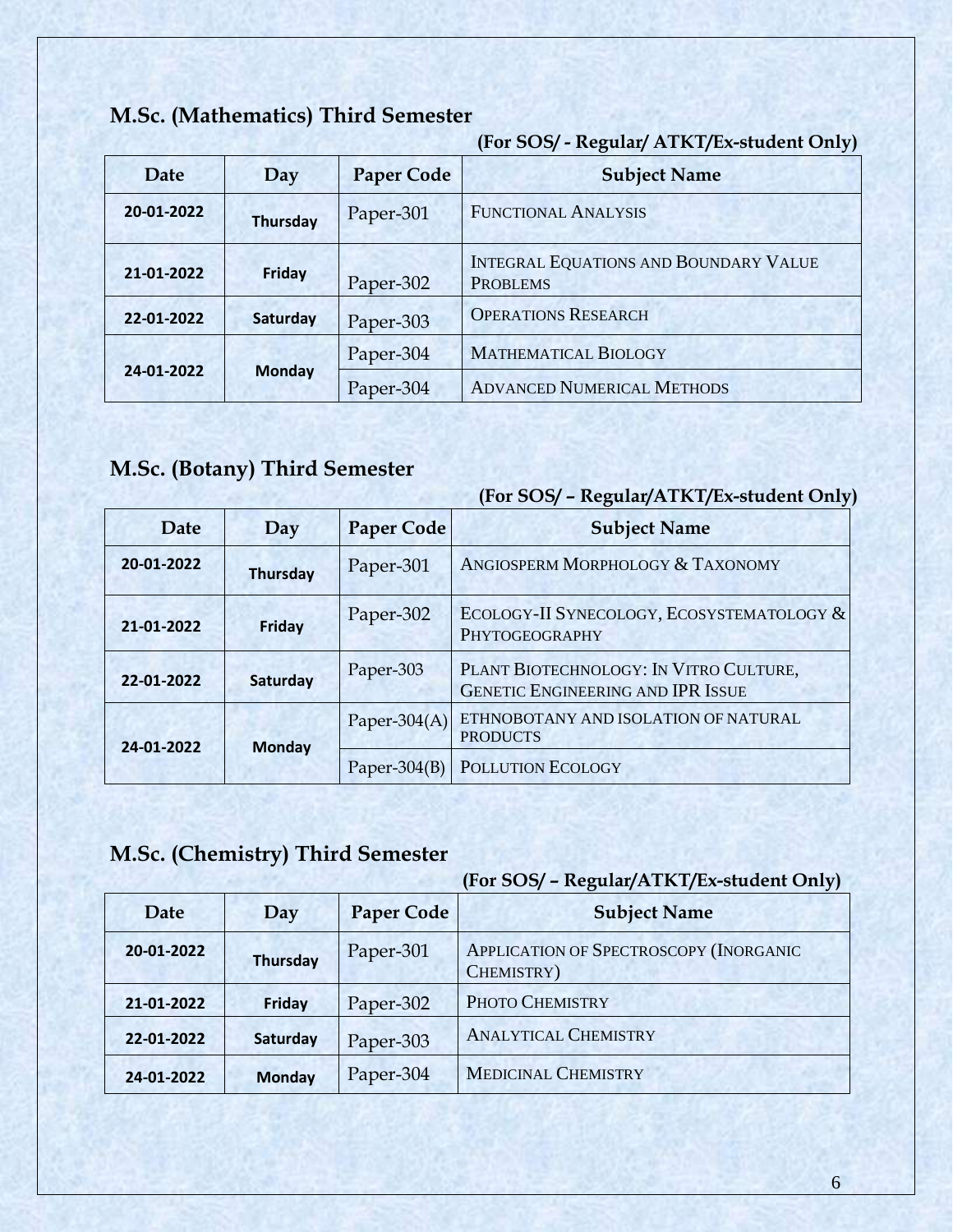#### **M.Sc. (Industrial Chemistry) Third Semester (Fine & Pharma)**

**(For SOS/ – Regular/ATKT/Ex-student Only)** 

| Date                        | Day             | <b>Paper Code</b>    | <b>Subject Name</b>    |
|-----------------------------|-----------------|----------------------|------------------------|
| 20-01-2022                  | <b>Thursday</b> | Paper-301            | <b>SPECTROSCOPY</b>    |
| 21-01-2022                  | Friday          | Paper-302            | ORGANIC CHEMISTRY      |
| 22-01-2022                  | Saturday        | Paper-303 $(A)$      | POLYMER SCIENCE-II     |
|                             |                 | Paper-303 $(B)$      | MEDICINAL CHEMISTRY-II |
| <b>Monday</b><br>24-01-2022 |                 | Paper-304 $(A)$      | PESTICIDES CHEMISTRY   |
|                             | Paper-304 $(B)$ | <b>PHARMACEUTICS</b> |                        |

#### **M.Sc. (Biotechnology) Third Semester**

**(For SOS/ – Regular/ATKT/Ex-student Only)** 

| Date       | Day             | <b>Paper Code</b> | <b>Subject Name</b>                                              |
|------------|-----------------|-------------------|------------------------------------------------------------------|
| 20-01-2022 | <b>Thursday</b> | Paper-301         | <b>BIOPROCESS ENGINEERING AND MICROBIAL</b><br><b>TECHNOLOGY</b> |
| 21-01-2022 | Friday          | Paper-302         | <b>GENETIC ENGINEERING</b>                                       |
| 22-01-2022 | Saturday        |                   | Paper-303(A) BIOSTATISTICS AND BIOINFORMATICS                    |
| 24-01-2022 | <b>Monday</b>   |                   | Paper-304(A) PLANT BIOTECHNOLOGY                                 |

#### **M.Sc. (Microbiology) Third Semester**

#### **(For SOS/ – Regular/ATKT/Ex-student Only)**

| Date       | Day             | <b>Paper Code</b> | י ג<br><b>Subject Name</b>              |
|------------|-----------------|-------------------|-----------------------------------------|
| 20-01-2022 | <b>Thursday</b> | Paper-301         | MEDICAL AND PHARMACEUTICAL MICROBIOLOGY |
| 21-01-2022 | <b>Friday</b>   | Paper-302         | FERMENTATION AND MICROBIAL TECHNOLOGY   |
| 22-01-2022 | Saturday        | Paper-303         | <b>RECOMBINANT DNA TECHNOLOGY</b>       |
| 24-01-2022 | <b>Monday</b>   | Paper-304         | ENVIRONMENTAL MICROBIOLOGY              |

7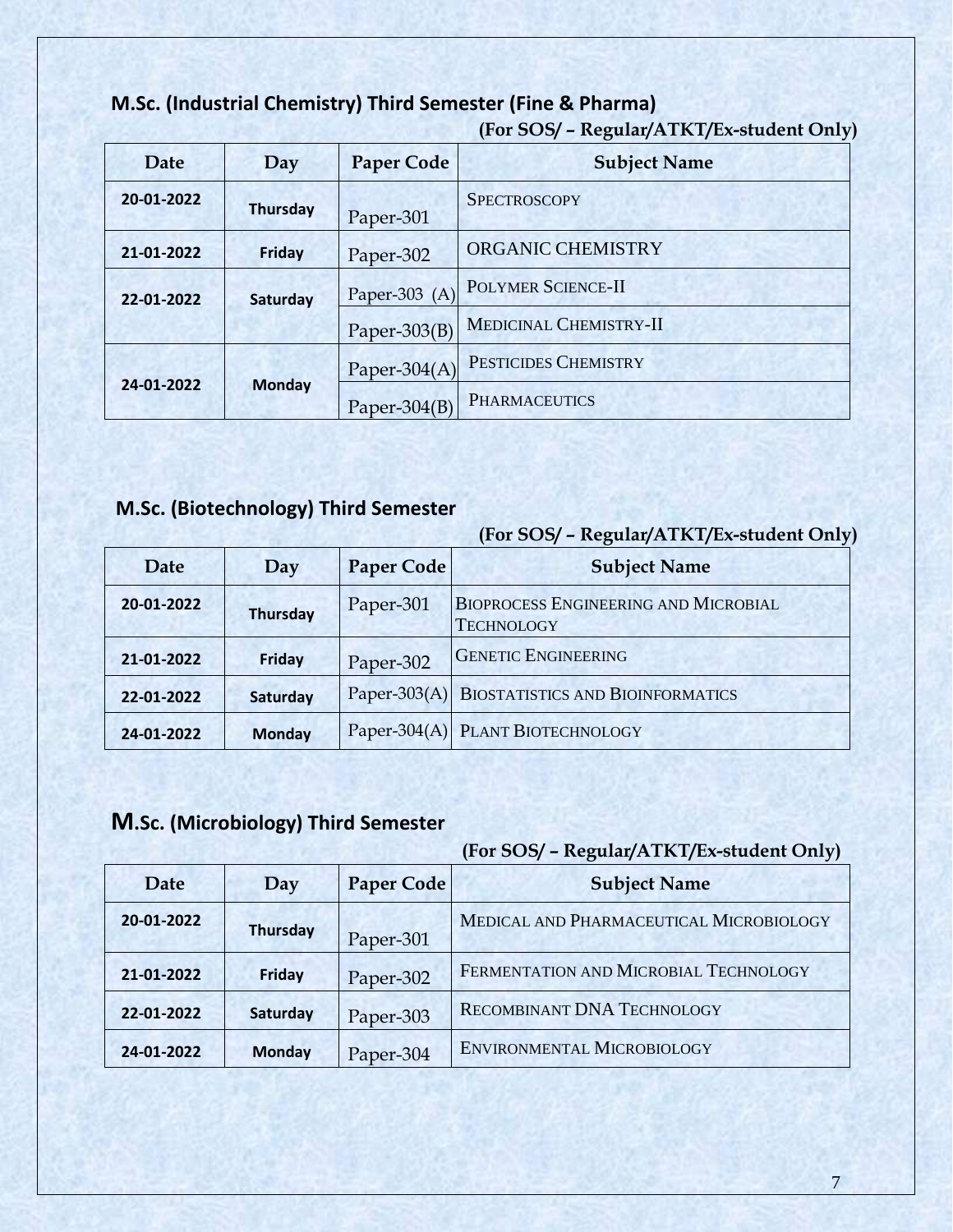|            |                 |                   | JI.                                     |
|------------|-----------------|-------------------|-----------------------------------------|
| Date       | Day             | <b>Paper Code</b> | <b>Subject Name</b>                     |
| 20-01-2022 | <b>Thursday</b> | Paper-301         | <b>THEORY OF COMPUTATION</b>            |
| 21-01-2022 | <b>Friday</b>   | Paper-302         | OBJECT ORIENTED PROGRAMMING WITH JAVA   |
| 22-01-2022 | Saturday        | Paper-303         | <b>TECHNIQUES OF OPERATION RESEARCH</b> |
| 24-01-2022 | <b>Monday</b>   | Paper-305         | <b>MODELLING AND SIMULATIONS</b>        |
|            |                 | Paper-306         | PROGRAMMING IN HTML, CSS & PHP          |
| 25-01-2022 | <b>Tuesday</b>  | Paper-307         | <b>ARTIFICIAL INTELLIGENCE</b>          |

#### **M.Sc. (Computer Science) Third Semester**

**(For SOS/ – Regular/ATKT/Ex-student Only)** 

#### **M.Sc. (Food Technology) Third Semester**

| Date       | Day             | <b>Paper Code</b> | <b>Subject Name</b>                                               |
|------------|-----------------|-------------------|-------------------------------------------------------------------|
| 20-01-2022 | <b>Thursday</b> | Paper-301         | PROCESSING OF CEREALS, LEGUMES, OILSEED AND<br><b>SUGAR CROPS</b> |
| 21-01-2022 | Friday          | Paper-302         | DAIRY TECHNOLOGY                                                  |
| 22-01-2022 | Saturday        | Paper-303         | <b>MEAT, FISH AND POULTRY PRODUCTS</b>                            |
| 24-01-2022 | <b>Monday</b>   | Paper-304         | FOOD ADDITIVES, SPICE AND FLAVOR TECHNOLOGY                       |

**(For SOS/ – Regular/ATKT/Ex-student Only)** 

#### **M.Sc. (Environmental Science) Third Semester**

| Date       | Day             | <b>Paper Code</b> |                                                                  |
|------------|-----------------|-------------------|------------------------------------------------------------------|
| 20-01-2022 | <b>Thursday</b> | Paper-301         | BIOTECHNOLOGY TOXICOLOGY & ENVI. MNGT.                           |
| 21-01-2022 | <b>Friday</b>   | Paper-302         | ENVIRONMENTAL ADMINISTRATION LAW AND JUDICIAL<br><b>ATTITUDE</b> |
| 22-01-2022 | Saturday        | Paper-303         | REMOTE SENSING IN ENVIRONMENTAL SCIECNE                          |
| 24-01-2022 | <b>Monday</b>   | Paper-304         | <b>ENVIRONMENTAL ECONOMICS</b>                                   |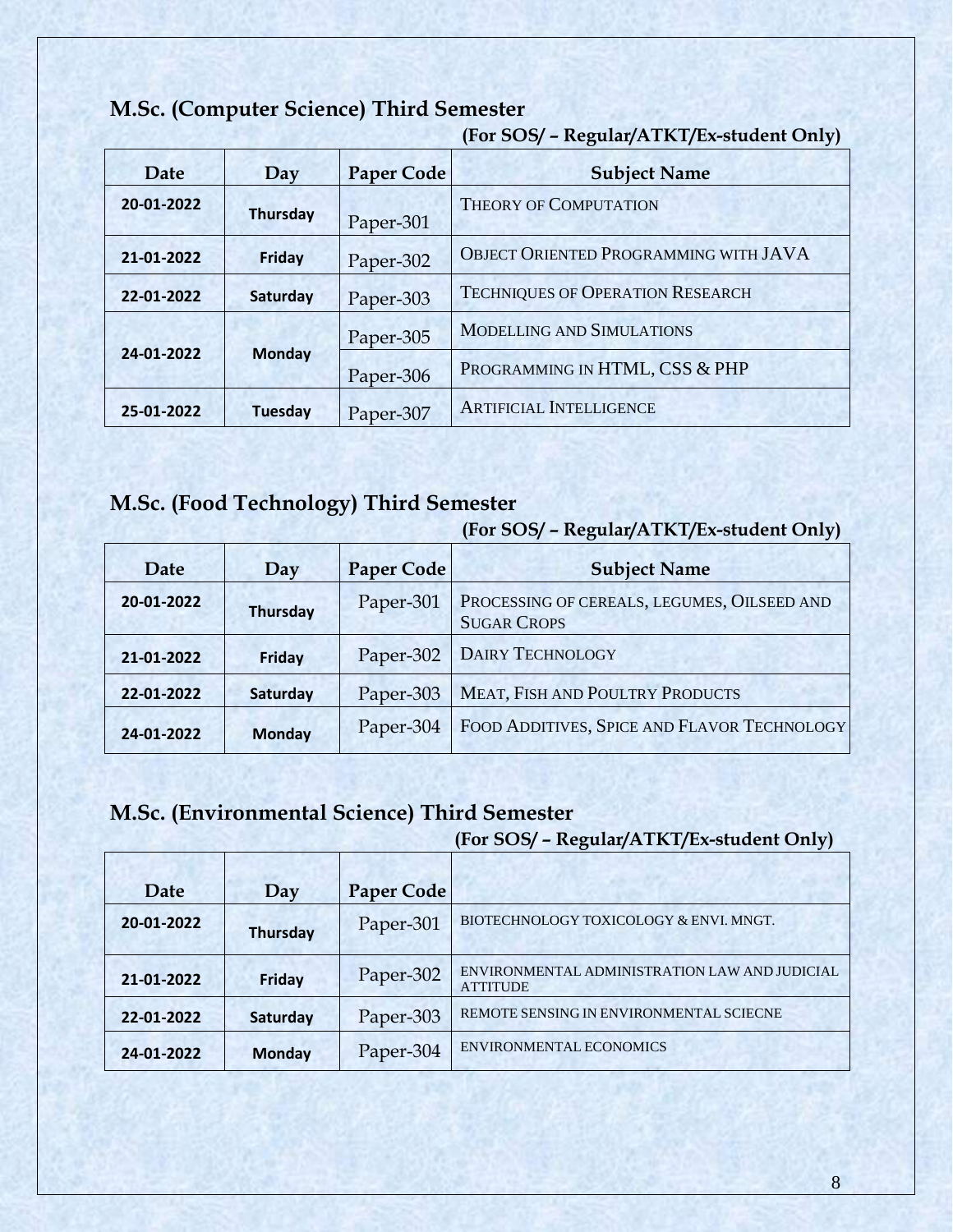|            |                 |                   | <u>,</u>                                                        |
|------------|-----------------|-------------------|-----------------------------------------------------------------|
| Date       | Day             | <b>Paper Code</b> | <b>Subject Name</b>                                             |
| 20-01-2022 | <b>Thursday</b> | Paper-301         | <b>MEDICINAL CHEMISTRY</b>                                      |
| 21-01-2022 | Friday          | Paper-302         | PRINCIPLES OF PHARMACOLOGY                                      |
| 22-01-2022 | Saturday        | Paper-303         | PRINCIPLES OF DRUG DEVELOPMENT                                  |
| 24-01-2022 | <b>Monday</b>   | Paper-304         | ADVANCED INSTRUMENTAL METHODS &<br>PHARMACEUTICAL BIOTECHNOLOGY |

#### **M.Sc. (Pharmaceutical Chemistry) Third Sem.**

#### **(For SOS/ – Regular/ATKT/Ex-student Only)**

#### **M.Sc. (ICA) Third Sem.**

|            |                 |                   | (For SOS/ - Regular/ ATKT/Ex-student Only)                          |
|------------|-----------------|-------------------|---------------------------------------------------------------------|
| Date       | Day             | <b>Paper Code</b> | <b>Subject Name</b>                                                 |
| 20-01-2022 | <b>Thursday</b> | Paper-301         | <b>INDUSTRIAL ANALYSIS-I</b>                                        |
| 21-01-2022 | <b>Friday</b>   | Paper-301         | <b>MEDICINAL CHEMISTRY</b>                                          |
| 22-01-2022 | Saturday        | Paper-302         | TOTAL QUALITY MANAGEMENT & ISO 9000                                 |
| 24-01-2022 | <b>Monday</b>   | Paper-303         | <b>INDUSTRIAL ANALYSIS-II</b>                                       |
| 25-01-2022 | <b>Tuesday</b>  | Paper-304         | <b>ADVANCED INSTRUMENTAL METHODS OF</b><br><b>CHEMICAL ANALYSIS</b> |

#### **M.Sc. (Environmental Chemistry) Third Sem.**

|            |                 |                   | (For SOS/ - Regular/ATKT/Ex-student Only)                            |
|------------|-----------------|-------------------|----------------------------------------------------------------------|
| Date       | Day             | <b>Paper Code</b> | <b>Subject Name</b>                                                  |
| 20-01-2022 | <b>Thursday</b> | Paper-301         | INDUSTRIAL WASTE AND WATER TREATMENT                                 |
| 21-01-2022 | Friday          | Paper-302         | ENVIRONMENTAL TOXICOLOGY & ENVIRONMENTAL<br><b>IMPACT ASSESSMENT</b> |
| 22-01-2022 | Saturday        | Paper-303         | ENERGY AND ENVIRONMENTAL GEOCHEMISTRY                                |
| 24-01-2022 | <b>Monday</b>   | Paper-304         | <b>ATMOSPHERIC CHEMISTRY</b>                                         |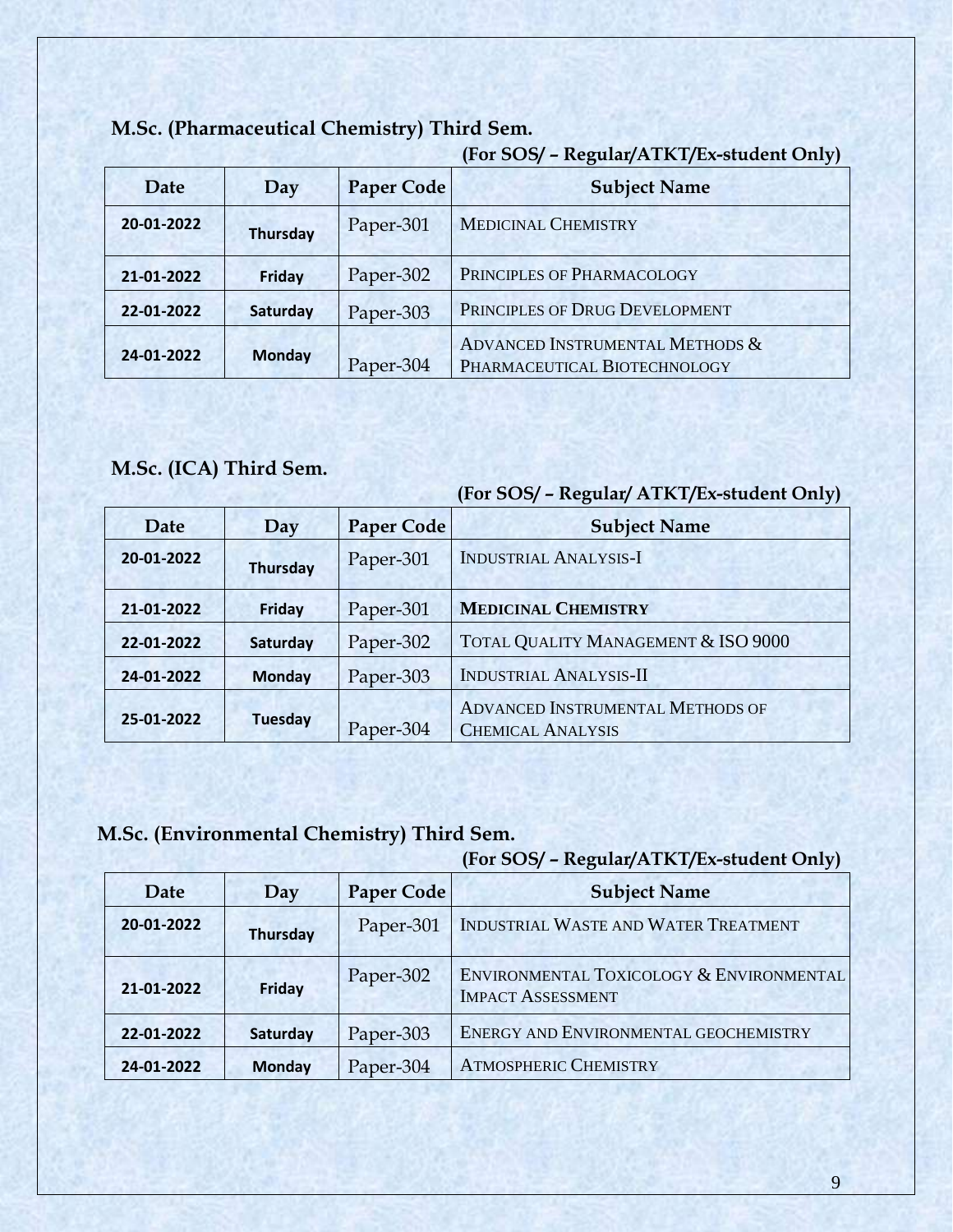# **M.Sc. (Geology) Third Semester**

**(For SOS/ – Regular/ATKT/Ex-student Only)** 

| Date       | Day             | Paper Code |                                                                |
|------------|-----------------|------------|----------------------------------------------------------------|
| 20-01-2022 | <b>Thursday</b> | Paper-301  | ORE GEOLOGY AND MINING GEOLOGY                                 |
| 21-01-2022 | <b>Friday</b>   | Paper-302  | <b>INDIAN MINERAL DEPOSITS AND MINERAL</b><br><b>ECONOMICS</b> |
| 22-01-2022 | Saturday        | Paper-303  | MINERAL EXPLORATION AND MINERAL<br><b>BENEFICIATION</b>        |
| 24-01-2022 | <b>Monday</b>   | Paper-305  | REMOTE SENSING IN GEOENVIRONMENTAL SCIENCE                     |

# **M.Sc. (Remote Sensing & GIS) Third Semester**

#### **(For SOS/ – Regular/ATKT/Ex-student Only)**

| Date       | Day             | <b>Paper Code</b> | <b>Subject Name</b>                                                       |
|------------|-----------------|-------------------|---------------------------------------------------------------------------|
| 20-01-2022 | <b>Thursday</b> | Paper-301         | <b>REMOTE SENSING IN WATER RESOURCES</b>                                  |
| 21-01-2022 | Friday          | Paper-302         | REMOTE SENSING IN AGRICULTURE, SOIL AND LAND<br><b>EVALUATION STUDIES</b> |
| 22-01-2022 | Saturday        | Paper-303         | <b>REMOTE SENSING IN FORESTRY</b>                                         |
| 24-01-2022 | <b>Monday</b>   | Paper-304         | REMOTE SENSING IN MARINE SCIENCES                                         |

# **M.Sc. (Physics) Third Semester**

| Date       | Day             | <b>Paper Code</b> | <b>Subject Name</b>                        |
|------------|-----------------|-------------------|--------------------------------------------|
| 20-01-2022 | <b>Thursday</b> | Paper-301         | <b>QUANTUM MECHANICS AND APPROXIMATION</b> |
| 21-01-2022 | Friday          | Paper-302         | ATOMIC PHYSICS AND MOLECULAR SPECTROSCOPY  |
| 22-01-2022 | Saturday        | Paper-303         | CONDENSED MATTER PHYSICS - II              |
|            |                 | Paper-304         | MICROWAVE AND OPTICAL COMMUNICATION        |
| 24-01-2022 | <b>Monday</b>   | Paper-305         | MATERIALS SCIENCE-I                        |
|            |                 | Paper-306         | ASSEMBLY LANGUAGE AND JAVA PROGRAMING      |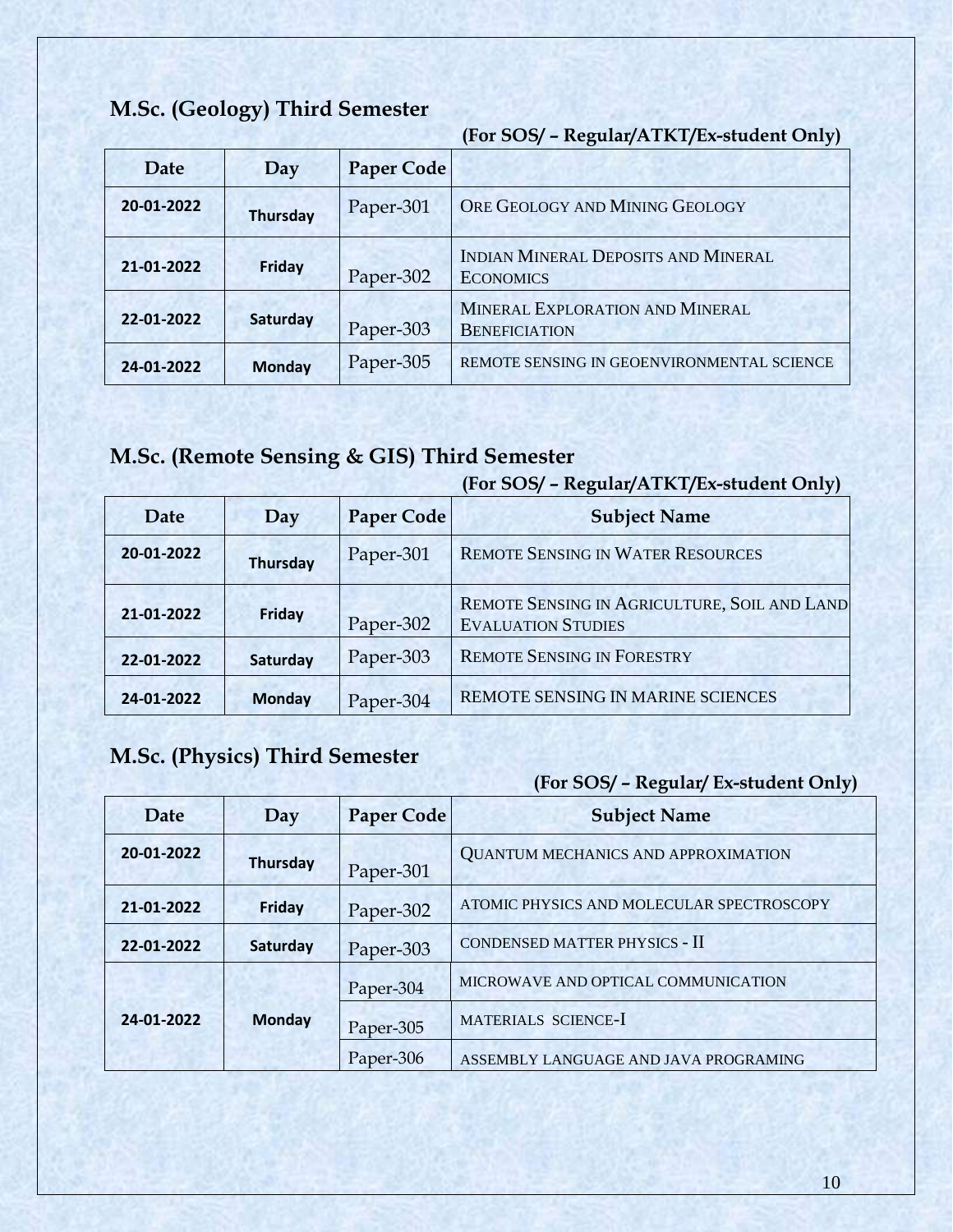#### **M.Sc. (Zoology) Third Semester**

#### **(For SOS/ – Regular/ Ex-student Only)**

| <b>Date</b> | Day           | <b>Paper Code</b> | <b>Subject Name</b>                                   |
|-------------|---------------|-------------------|-------------------------------------------------------|
| 20-01-2022  | Thursday      | Paper-301         | <b>Developmental Biology</b>                          |
| 21-01-2022  | <b>Friday</b> | Paper-302         | Mammalian Physiology and Endocrinology                |
| 22-01-2022  | Saturday      | Paper-303 $(A)$   | Fish Reproduction Breeding and Biotechnological Tools |
|             |               | Paper-303 $(B)$   | Cellular and Molecular Neurobiology                   |
|             |               | Paper-303 $(C)$   | General and Molecular Endocrinology                   |
| 24-01-2022  | <b>Monday</b> | Paper-304 $(A)$   | <b>Fish Physiology</b>                                |
|             |               | Paper-304 $(B)$   | Methods in Molecular Genetic Analysis                 |
|             |               | Paper-304 $(C)$   | <b>Female Reproduction</b>                            |

# **M.Sc. (Biochemistry) Third Semester**

#### **(For SOS/ – Regular/ Ex-student Only)**

| Date       | Day             | <b>Paper Code</b> | <b>Subject Name</b>                              |
|------------|-----------------|-------------------|--------------------------------------------------|
| 20-01-2022 | <b>Thursday</b> | Paper-301         | <b>GENETIC ENGINEERING</b>                       |
| 21-01-2022 | Friday          | Paper-302         | <b>PLANT BIOCHEMISTRY</b>                        |
| 22-01-2022 | Saturday        |                   | Paper-303(A) CLINICAL BIOCHEMISTRY AND NUTRITION |
| 24-01-2022 | <b>Monday</b>   | Paper-304         | PHYSIOLOGY AND ENDOCRINOLOGY                     |

# **M.Sc. (Neuroscience) Third Semester**

| Date       | Day             | Paper Code | <b>Subject Name</b>                        |
|------------|-----------------|------------|--------------------------------------------|
| 20-01-2022 | <b>Thursday</b> | Paper-301  | <b>IMMUNOLOGY</b>                          |
| 21-01-2022 | Friday          | Paper-302  | <b>SENSORY AND MOTOR SYSTEMS</b>           |
| 22-01-2022 | Saturday        | Paper-303  | <b>REGULATORY SYSTEM</b>                   |
| 24-01-2022 | <b>Monday</b>   | Paper-304  | <b>BEHAVIOR AND COGNITIVE NEUROSCIENCE</b> |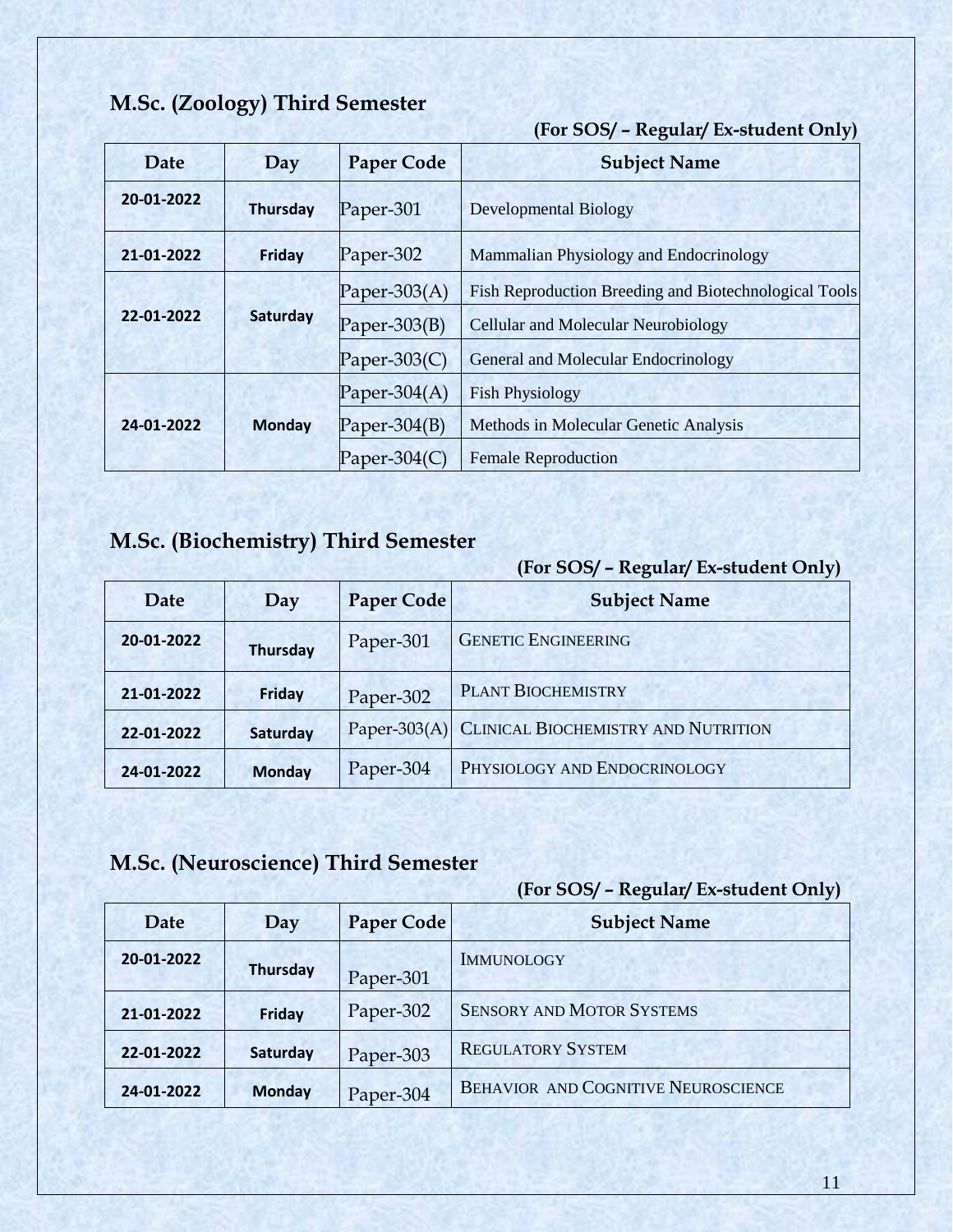**M.Sc. (Molecular & Human Genetics) Third Semester** 

| Date       | Day             | <b>Paper Code</b> | J 1<br><b>Subject Name</b>                                              |
|------------|-----------------|-------------------|-------------------------------------------------------------------------|
| 20-01-2022 | <b>Thursday</b> | Paper-301         | DEVELOPMENTAL AND REPRODUCTIVE GENETICS                                 |
| 21-01-2022 | <b>Friday</b>   | Paper-302         | CLINICAL GENETICS OF HUMAN DISEASES AND<br><b>GENETIC COUNSELING</b>    |
| 22-01-2022 | Saturday        | Paper-303         | POPULATION GENETICS, HUMAN EVOLUTIONARY<br><b>AND BEHAVIOR GENETICS</b> |
| 24-01-2022 | <b>Monday</b>   | Paper-304         | RECOMBINANT DNA TECHNOLOGY B- MOLECULAR<br><b>DIAGNOSTIC METHODS</b>    |

**(For SOS/ – Regular/ Ex-student Only)** 

# **\*\*\*\*\***   $\angle$ / आवश्यक दिशा-निर्देश  $\angle$ /

जीवाजी विश्वविद्यालय की अध्ययनशालाओं में सी.बी.सी.एस. पद्धति से संचालित स्नातक एवं स्नातकोत्तर की समस्त विषम सेमेस्टर परीक्षायें दिसम्बर, 2021 ऑन लाईन / ओपन बुक पद्वति से संचालन हेतु अध्ययनशाला / परीक्षार्थियों हेतु निम्नलिखित दिशा-निर्देश होंगे:-

- 1. परीक्षार्थियों को प्रश्नपत्र प्रातः 11.00 बजे उनके मेल आईडी एवं वाट्सएप नम्बर पर प्राप्त होगा।
- 2. उक्त प्रश्नपत्रों को परीक्षार्थियों द्वारा स्वंय डाउन लोड किया जाकर हल करना है। इस हेतु उनको यथा सम्भव ए-4 साइज पेपर का उपयोग करना है जिनकी कूल संख्या 16 पेज की होगी।
- 3. उत्तरपुस्तिका हेतु पेपर की व्यवस्था परीक्षार्थियों को स्वंय करनी होगी।
- 4. उत्तरपुस्तिका के प्रथम पृष्ठ का प्रारूप विश्वविद्यालय द्वारा प्रश्नपत्र के साथ संलग्न भेजा जावेगा। जिसे प्राप्ती कर उन्हें उत्तरपुस्तिका के प्रथम पृष्ठ के रूप में उपयोग करना होगा।
- 5. परीक्षार्थी उक्त प्रारूप को दिये गये प्रत्येक खाने में चाही गई जानकारी अंकित करना होगी तथा अपने हस्ताक्षर भी करना होंगे।